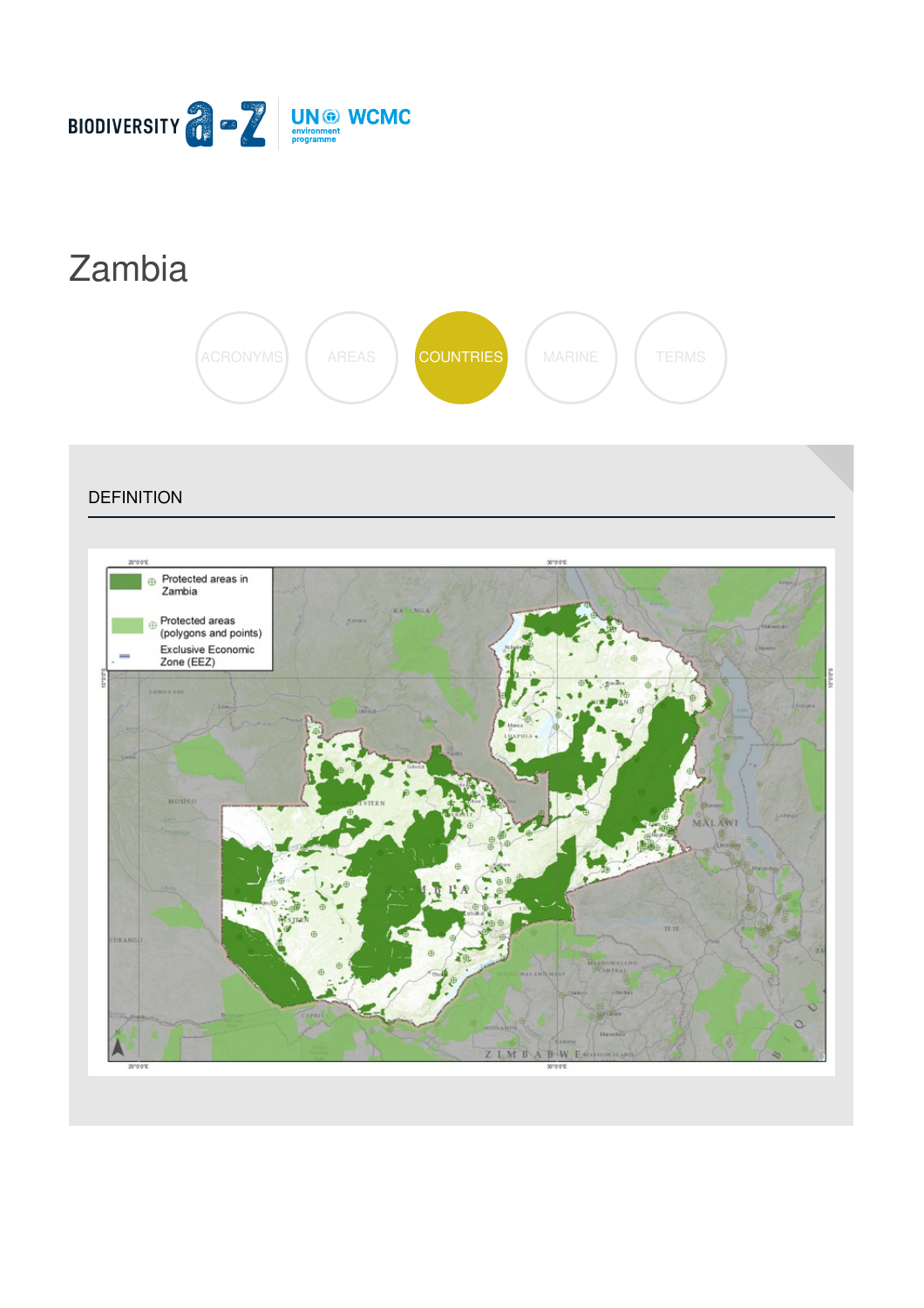### [PROTECTED](javascript:void(0)) AREAS

| Protected areas designated under international conventions and agreements |   |  |
|---------------------------------------------------------------------------|---|--|
| <b>World Heritage sites</b>                                               | ✔ |  |
| <b>Natural</b>                                                            | ✔ |  |
| Cultural                                                                  |   |  |
| <b>Mixed</b>                                                              |   |  |
| Ramsar sites (Wetlands of International Importance)                       | ✔ |  |
| <b>Man and the Biosphere Reserves</b>                                     |   |  |
| <b>National-level protected areas</b>                                     |   |  |
| <b>IUCN Protected Area Management Categories</b>                          |   |  |
| $l$ a                                                                     |   |  |
| $\underline{\mathsf{lb}}$                                                 |   |  |
| Щ                                                                         |   |  |
| Ш                                                                         | ✔ |  |
| <u>IV</u>                                                                 | ✔ |  |
| $\underline{\mathsf{V}}$                                                  |   |  |
| $\underline{\mathsf{V}}$                                                  |   |  |
| Not Assigned or Not Reported                                              |   |  |

#### BIODIVERSITY [DESIGNATIONS](javascript:void(0))

Biodiversity designations represent the sites or regions that have been identified as important for biodiversity conservation due to their biological uniqueness or the high threat that they face. A plethora of different approaches have been promoted by conservation organisations and researchers in order to guide decisions about where to invest in biodiversity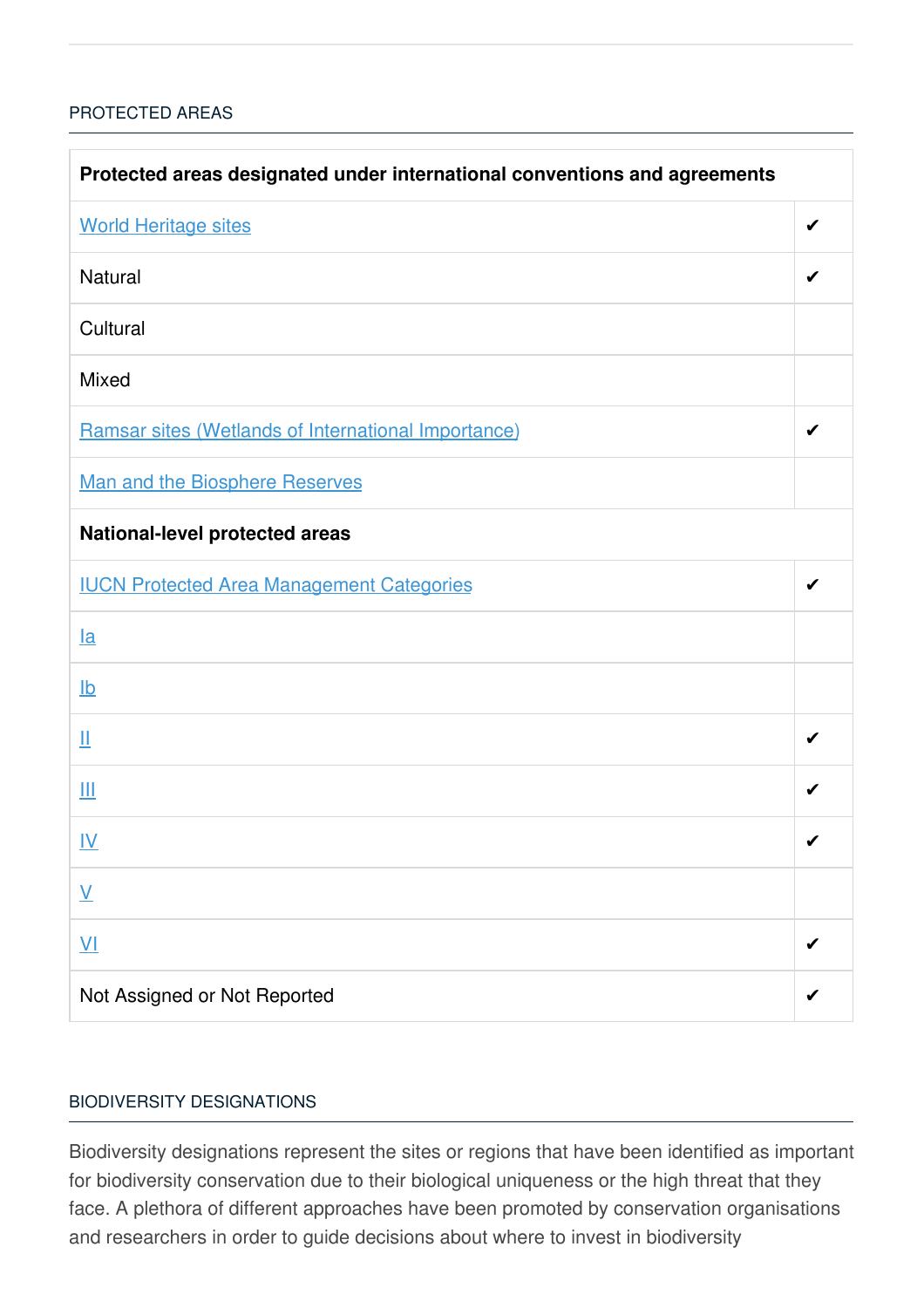conservation. These approaches use globally consistent criteria and available data in order to identify and classify sites. The designations themselves do not confer protected area status, but many of the sites identified may partly or fully overlap with a protected area designation on-ground.

| <b>Key Biodiversity Areas</b>             | ✔ |
|-------------------------------------------|---|
| <b>Alliance for Zero Extinction Sites</b> |   |
| <b>Crisis Ecoregions</b>                  |   |
| <b>Centres of Plant Diversity</b>         | ✔ |
| <b>Endemic Bird Areas</b>                 | ✔ |
| <b>Global 200 Ecoregions</b>              | ✔ |
| <b>High Biodiversity Wilderness Areas</b> | ✔ |
| <b>Intact Forest Landscapes</b>           | ✔ |
| <b>Last of the Wild</b>                   | ✔ |

# [CONVENTIONS](javascript:void(0)) AND TREATIES

Important conventions and multi-lateral agreements that relate to biodiversity and the environment.

| <b>Convention on Biological Diversity (CBD)</b>                                                   | <b>Ratification</b>  |
|---------------------------------------------------------------------------------------------------|----------------------|
| <b>Convention on International Trade in Endangered Species of Wild Fauna</b><br>and Flora (CITES) | Accession            |
| <b>Convention on the Conservation of Migratory Species of Wild Animals</b><br>(CMS)               |                      |
| International Convention for the Regulation of Whaling (ICRW)                                     |                      |
| <b>International Plant Protection Convention (IPPC)</b>                                           | Contracting<br>party |
| <b>International Convention for the Prevention of Pollution from Ships</b>                        |                      |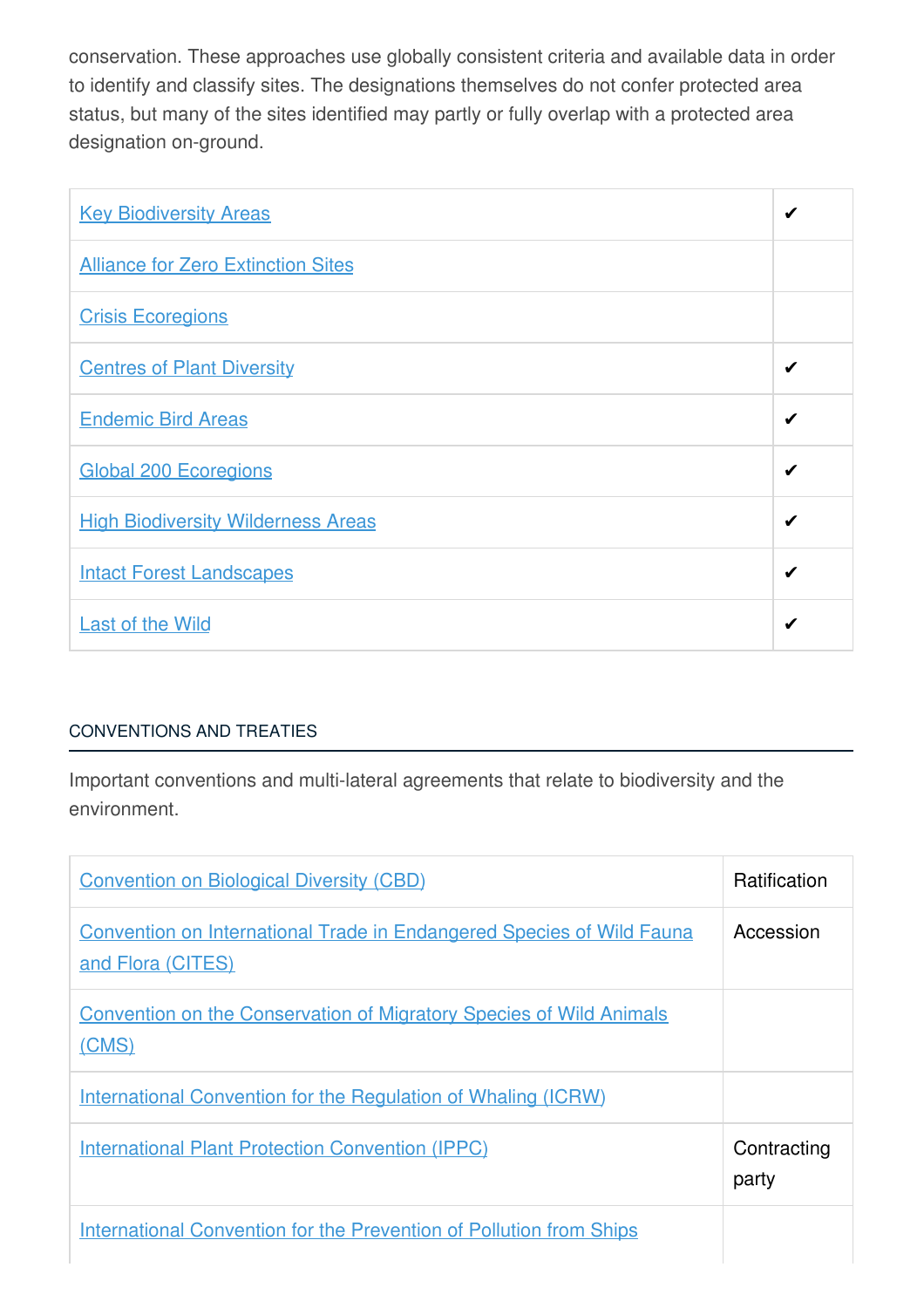| (MARPOL Convention)                                                                               |                     |
|---------------------------------------------------------------------------------------------------|---------------------|
| <b>International Treaty on Plant Genetic Resources for Food and Agriculture</b><br>(Plant Treaty) | <b>Ratification</b> |
| <b>Convention on Wetlands of International Importance (Ramsar Convention)</b>                     | Entry into<br>force |
| United Nations Convention on the Law of the Sea (UNCLOS)                                          | <b>Ratification</b> |
| Chapter XXI 3. Convention on Fishing and Conservation of the Living<br>Resources of the High Seas |                     |
| <b>World Heritage Convention</b>                                                                  | Ratification        |
| <b>Antarctic Treaty</b>                                                                           |                     |

#### OTHER [MEMBERSHIP](javascript:void(0))

| <b>Arctic Council</b>               |        |
|-------------------------------------|--------|
| International Maritime Organisation | Member |
| <b>IPBES</b>                        | Member |
| <b>IPCC</b>                         | Member |
| <b>OECD</b>                         |        |

# [REFERENCES](javascript:void(0)) & WEBSITE

Links

[InforMEA](https://www.informea.org/countries/zm) Zambia country page